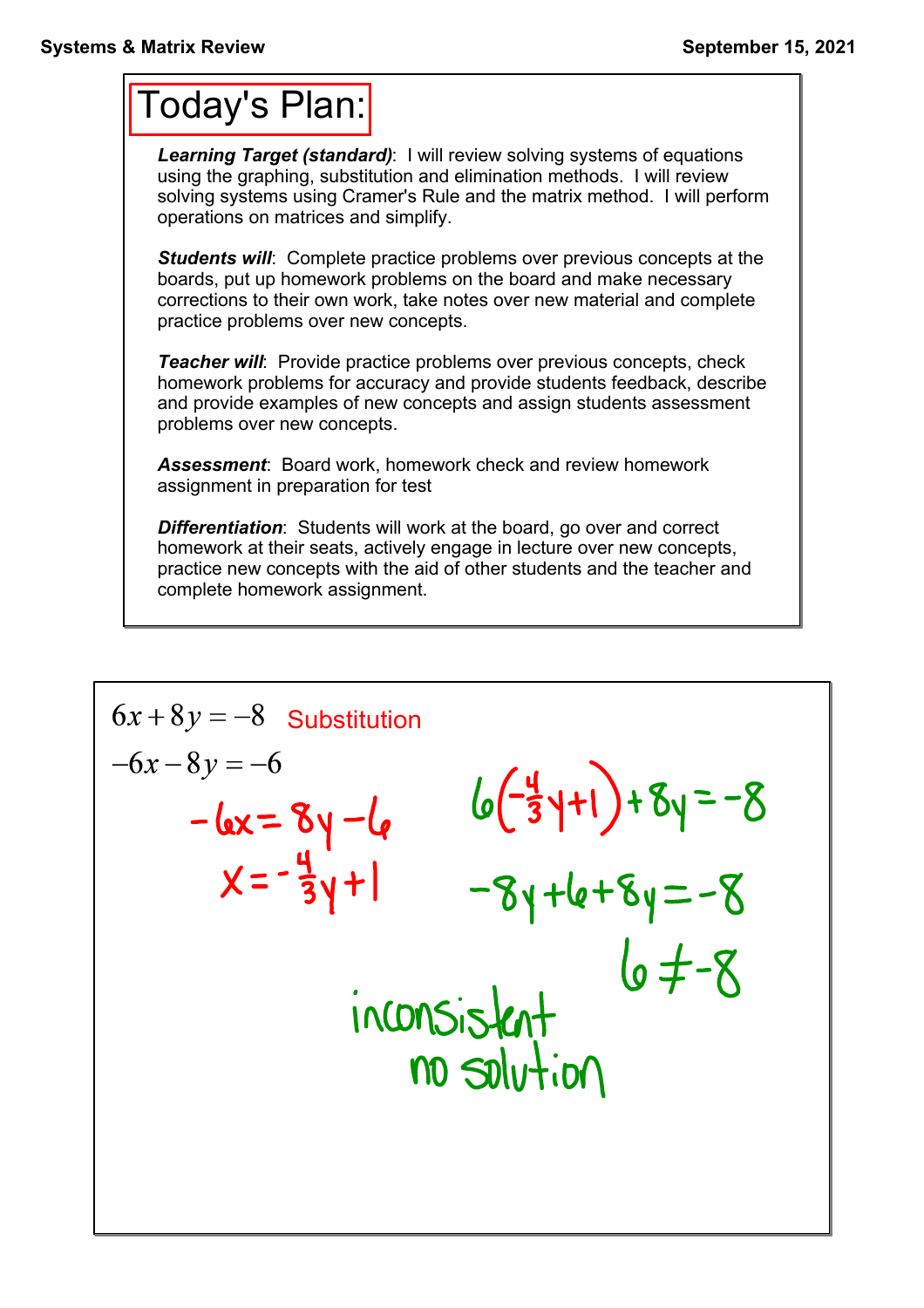

$$
3y-6=5x \text{ Elimination}7y-22=9x(5x-3y = -6)7(9x-7y = -22)-335x-21y=-4215-3y=-6-27x+21y=168x=246x=3independent(3,7)
$$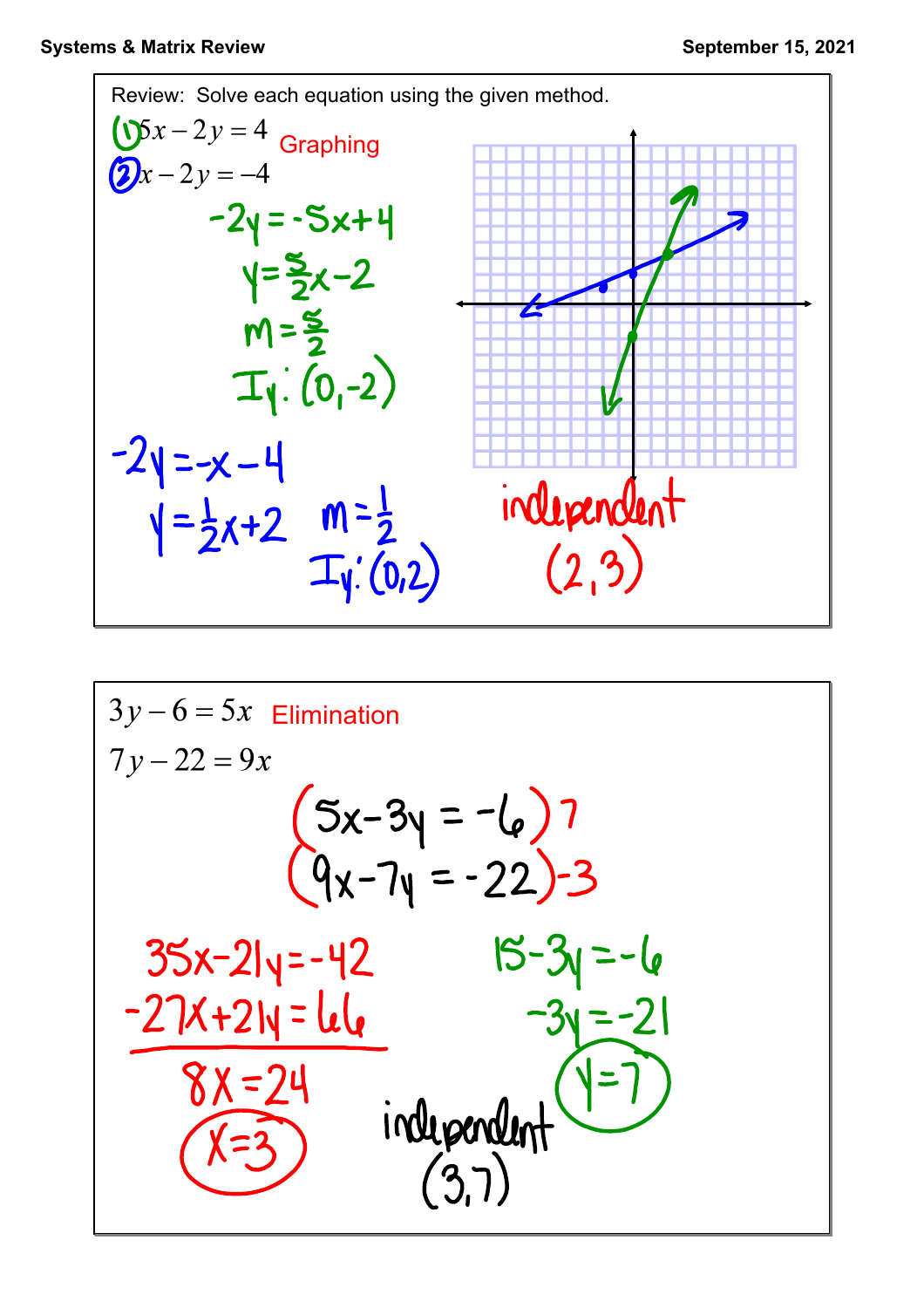$$
(-6r-2s-t=2)2
$$
  
\n
$$
(-6r+s-3t=5)2
$$
  
\n
$$
(-4r-6s+4t=-6)3
$$
  
\n
$$
-12r-18s+12t=-10 > +
$$
  
\n
$$
-(1e s+4t s-14)10
$$
  
\n
$$
-(20 s+18t s-28) -3
$$
  
\n
$$
-(6s+11)10
$$
  
\n
$$
-(20 s+18t s-28) -3
$$
  
\n
$$
-(6s+11)10
$$
  
\n
$$
-(6s+11)10
$$
  
\n
$$
-(6s+11)10
$$
  
\n
$$
-(6s+11)10
$$
  
\n
$$
-(6s+11)10
$$
  
\n
$$
-(6s+11)10
$$
  
\n
$$
-(6s+11)10
$$
  
\n
$$
-(6s+11)10
$$
  
\n
$$
-(6s+11)10
$$
  
\n
$$
-(6s+11)10
$$
  
\n
$$
-(6s+11)10
$$
  
\n
$$
-(6s+11)10
$$
  
\n
$$
-(6s+11)10
$$
  
\n
$$
-(6s+11)10
$$
  
\n
$$
-(6s+11)10
$$
  
\n
$$
-(6s+11)10
$$
  
\n
$$
-(6s+11)10
$$
  
\n
$$
-(6s+11)10
$$
  
\n
$$
-(6s+11)10
$$
  
\n
$$
-(6s+11)10
$$
  
\n
$$
-(6s+11)10
$$
  
\n
$$
-(6s+11)10
$$
  
\n
$$
-(6s+11)10
$$
  
\n
$$
-(6s+11)10
$$
  
\n
$$
-(6s+11)10
$$
  
\n
$$
-(6s+11)10
$$
  
\n
$$
-(6s+11)10
$$
<

$$
2x = \begin{vmatrix} 2 & -5 & -6 \\ x+2 & -4 & 2 \\ -x-4 & y-6 & 2 \end{vmatrix}
$$
  
\n
$$
2x = \begin{vmatrix} 2 & -5 & -6 \\ 9 & 2 & -4 \\ 1 & -4 & -6 \end{vmatrix} = 0 + 5\begin{vmatrix} 1 & -4 \\ -1 & -14 \end{vmatrix} = 0 + 5\begin{vmatrix} 1 & -4 \\ -1 & -14 \end{vmatrix} = 0 + 5\begin{vmatrix} 1 & -4 \\ -1 & -14 \end{vmatrix} = 0 + 5\begin{vmatrix} 1 & -4 \\ -1 & -14 \end{vmatrix} = 0 + 5\begin{vmatrix} 1 & -4 \\ 1 & -14 \end{vmatrix} = -50 + 12\begin{vmatrix} 1 & -4 \\ -1 & -14 \end{vmatrix} = -50 + 12\begin{vmatrix} 1 & -4 \\ -1 & -14 \end{vmatrix} = 2(2 - 14) + 5(3 - 14) + 5(3 - 14) = 2(-12 - 14) + 5(3 - 14) + 300
$$
  
\n
$$
2x = \begin{vmatrix} 1 & 0 & 2 & -6 \\ 1 & 9 & -4 \\ 1 & 1 & -14 \end{vmatrix} = 0 - 2[1 - 14] - 6(1 + 9)
$$
  
\n
$$
= 20 - 6[6 - 12 - 16 - 12 + 3] = 20 - 6(14) - 6(7 + 9)
$$
  
\n
$$
2x = \begin{vmatrix} 0 & -5 & 2 \\ 1 & 2 & 9 \\ -1 & -1 & 1 \end{vmatrix} = 0 + 5[1, 9] + 2[1, 2]
$$
  
\n
$$
x = 2x - 12
$$
  
\n
$$
x = 2x - 12
$$
  
\n
$$
x = 2x - 12
$$
  
\n
$$
x = 2x - 12
$$
  
\n
$$
x = 2x - 12
$$
  
\n
$$
x = 2x - 12
$$
  
\n
$$
x = 2x - 12
$$
  
\n
$$
x = 2x - 12
$$
  
\n
$$
x = 2x
$$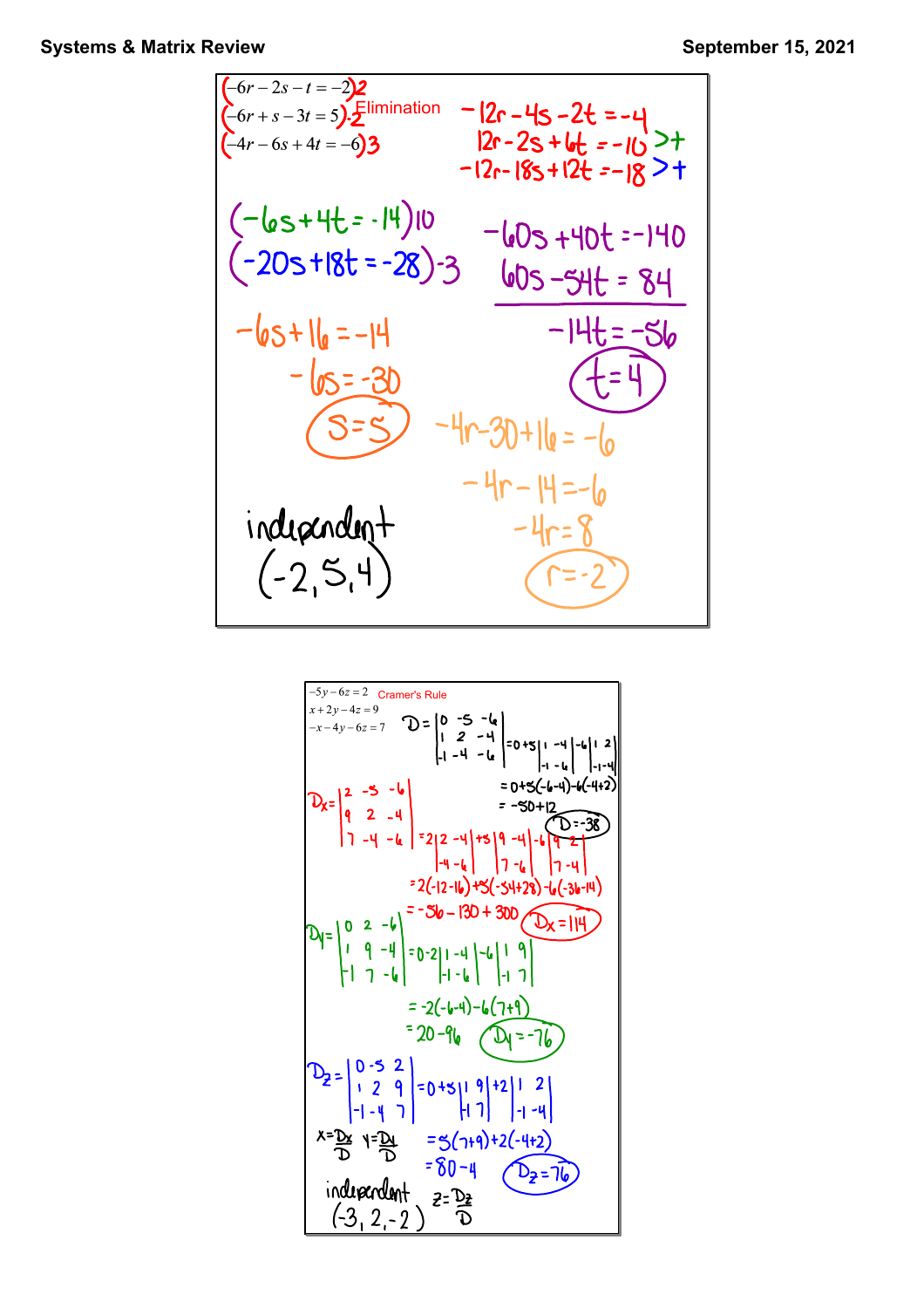$$
-2x-2y = -20
$$
 Matrix Method  
\n
$$
-4x+7y = -7
$$
\n
$$
-2 - 2 - 2 - 20
$$
\n
$$
-4 - 7 - 7 = -7
$$
\n
$$
-4 - 7 - 7 = -7
$$
\n
$$
-4 - 7 - 7 = -7
$$
\n
$$
-4 - 7 - 7 = -7
$$
\n
$$
-4 - 7 - 7 = -7
$$
\n
$$
-4 - 7 - 7 = -7
$$
\n
$$
-4 - 7 - 7 = -7
$$
\n
$$
-4 - 7 - 7 = -7
$$
\n
$$
-4 - 7 - 7 = -7
$$
\n
$$
-4 - 7 = -7
$$
\n
$$
-1 - 7 = -7
$$
\n
$$
-1 - 7 = -7
$$
\n
$$
-1 - 7 = -7
$$
\n
$$
-1 - 7 = -7
$$
\n
$$
-1 - 7 = -7
$$
\n
$$
-1 - 7 = -7
$$
\n
$$
-1 - 7 = -7
$$
\n
$$
-1 - 7 = -7
$$
\n
$$
-1 - 7 = -7
$$
\n
$$
-1 - 7 = -7
$$
\n
$$
-1 - 7 = -7
$$
\n
$$
-1 - 7 = -7
$$
\n
$$
-1 - 7 = -7
$$
\n
$$
-1 - 7 = -7
$$
\n
$$
-1 - 7 = -7
$$
\n
$$
-1 - 7 = -7
$$
\n
$$
-1 - 7 = -7
$$
\n
$$
-1 - 7 = -7
$$
\n
$$
-1 - 7 = -7
$$
\n
$$
-1 - 7 = -7
$$
\n
$$
-1 - 7 = -7
$$
\n
$$
-1 - 7 = -7
$$
\n
$$
-1 - 7 = -7
$$
\n
$$
-1 - 7 = -7
$$
\n
$$
-1 - 7 = -7
$$
\n
$$
-1 - 7 = -7
$$
\n
$$
-1 - 7 = -7
$$
\n
$$
-
$$

$$
\begin{vmatrix}\n-4x-4y+z=190 \\
-x-5y-2z=-11\n\end{vmatrix}
$$
\n
$$
\begin{vmatrix}\n-5x+3y-z=18 \\
-4-4+1 & -19 \\
-4-4+1 & -19\n\end{vmatrix}
$$
\n
$$
\begin{vmatrix}\n1 & 5 & 2 & 11 \\
-4 & -4 & 1 & -19 \\
-5 & 3 & -1 & -18\n\end{vmatrix}
$$
\n
$$
\begin{vmatrix}\n1 & 5 & 2 & 11 \\
-4 & -4 & 1 & -19 \\
-5 & 3 & -1 & -18\n\end{vmatrix}
$$
\n
$$
\begin{vmatrix}\n1 & 5 & 2 & 11 \\
-5 & 3 & -1 & -18 \\
0 & -28 & -49 & -125 \\
0 & -28 & -49 & -125\n\end{vmatrix}
$$
\n
$$
\begin{vmatrix}\n1 & 5 & 2 & 11 \\
-5 & 3 & -1 & -18 \\
0 & 16 & 9 & -28 \\
0 & 28 & 9 & -37\n\end{vmatrix}
$$
\n
$$
\begin{vmatrix}\n1 & 5 & 2 & 11 \\
0 & 1 & 6 & -27 \\
0 & 2 & 9 & -37\n\end{vmatrix}
$$
\n
$$
\begin{vmatrix}\n1 & 5 & 2 & 11 \\
0 & 1 & 6 & -27 \\
0 & 0 & 1 & 14\n\end{vmatrix}
$$
\n
$$
\begin{vmatrix}\n1 & 5 & 2 & 11 \\
0 & 1 & 6 & -27 \\
0 & 0 & 1 & 14\n\end{vmatrix}
$$
\n
$$
\begin{vmatrix}\n1 & 5 & 2 & 11 \\
0 & 1 & 6 & -27 \\
0 & 0 & 1 & 14\n\end{vmatrix}
$$
\n
$$
\begin{vmatrix}\n1 & 5 & 2 & 11 \\
0 & 1 & 6 & -27 \\
0 & 0 & 1 & 14\n\end{vmatrix}
$$
\n
$$
\begin{vmatrix}\n1 & 5 & 2 & 11 \\
0 & 1 & 6 & -27 \\
0 & 2 & 1 & 11\n\end{vmatrix}
$$
\n
$$
\begin{vmatrix}\n1 & 5 & 2 & 11 \\
0 & 1 & 6 & -27 \\
0 & 2 & 1 & 11\n\end{vmatrix}
$$
\n